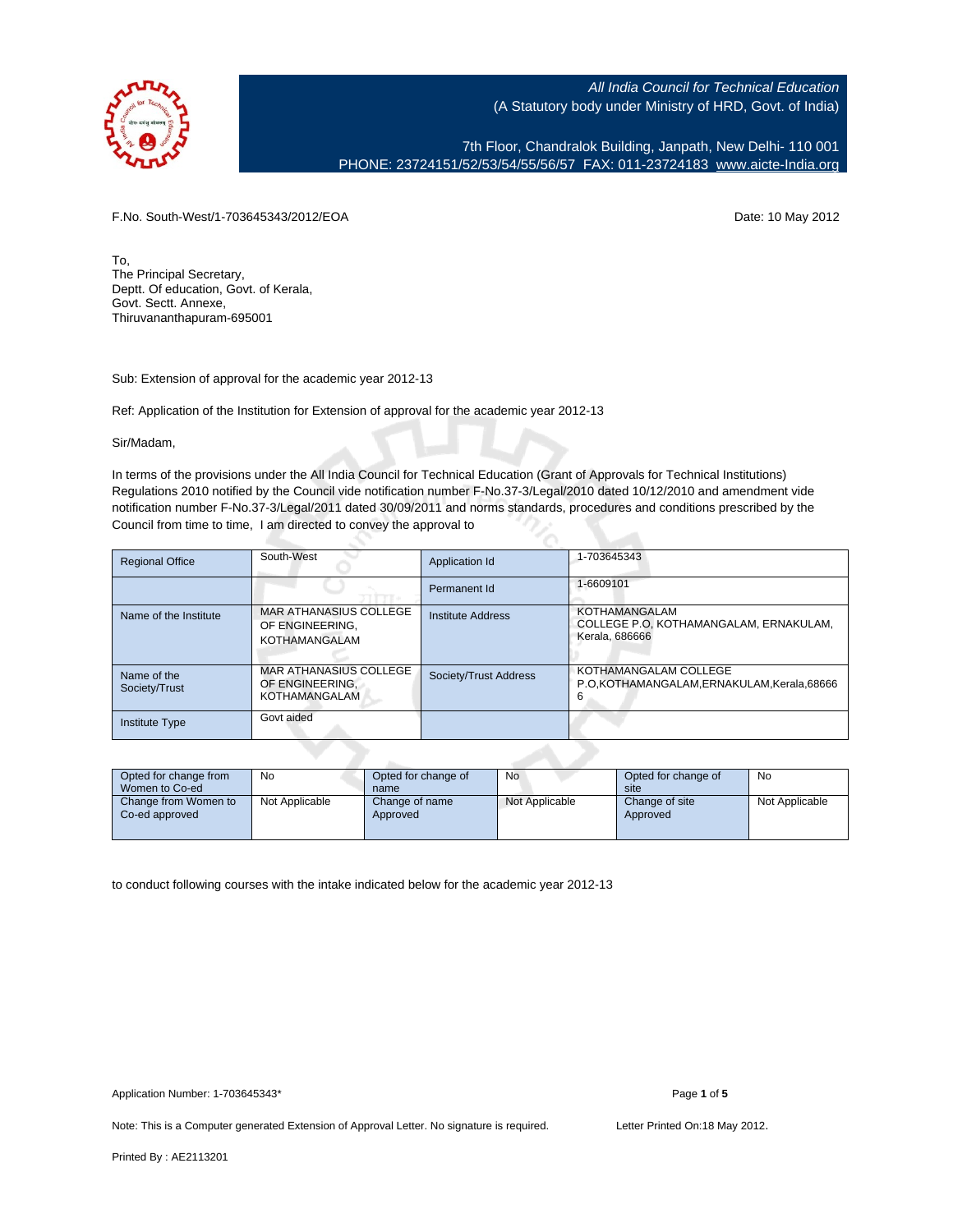7th Floor, Chandralok Building, Janpath, New Delhi- 110 001 PHONE: 23724151/52/53/54/55/56/57 FAX: 011-23724183 [www.aicte-India.org](http://www.aicte-India.org)

| Application Id: 1-<br>703645343                                             |                  | Cour<br>se                                                        |                                                                                                                                                | Affiliating<br>Body     |                                              |                |                              |                         | Foreign Collaboration |           |
|-----------------------------------------------------------------------------|------------------|-------------------------------------------------------------------|------------------------------------------------------------------------------------------------------------------------------------------------|-------------------------|----------------------------------------------|----------------|------------------------------|-------------------------|-----------------------|-----------|
| Program                                                                     | Shi<br>ft        | Lev<br>el                                                         |                                                                                                                                                | Full/Part Time          |                                              | Intake 2011-12 | Intake Approved for<br>12-13 | $\overline{\mathbf{g}}$ | $rac{Q}{P}$           |           |
| <b>MCA</b>                                                                  | 1st<br>Shi<br>ft | PO<br>ST<br>GR<br>AD<br>UA<br>TE                                  | <b>MAS</b><br><b>TER</b><br>S IN<br><b>COM</b><br><b>PUT</b><br>ER<br>APP<br><b>LICA</b><br><b>TION</b><br>S                                   | <b>FULL TIME</b>        | Mahatma<br>Gandhi<br>University,<br>Kottayam | 30             | 30                           | No                      | No                    | No        |
| <b>ENGINE</b><br><b>ERING</b><br><b>AND</b><br><b>TECHNO</b><br>LOGY        | 1st<br>Shi<br>ft | <b>UN</b><br>DE<br>R<br><b>GR</b><br>AD<br><b>UA</b><br><b>TE</b> | <b>CIVI</b><br>Г<br><b>ENG</b><br><b>INEE</b><br><b>RIN</b><br>G                                                                               | <b>FULL TIME</b>        | Mahatma<br>Gandhi<br>University,<br>Kottayam | 120            | 120                          | No                      | <b>No</b>             | <b>No</b> |
| <b>ENGINE</b><br><b>ERING</b><br><b>AND</b><br><b>TECHNO</b><br><b>LOGY</b> | 1st<br>Shi<br>ft | <b>UN</b><br>DE<br>R<br>GR<br>AD<br>UA<br><b>TE</b>               | <b>MEC</b><br><b>HANI</b><br>CAL<br><b>ENG</b><br><b>INEE</b><br><b>RIN</b><br>G                                                               | <b>FULL TIME</b><br>CG. | Mahatma<br>Gandhi<br>University,<br>Kottayam | 120            | 120                          | No                      | No                    | No        |
| <b>ENGINE</b><br><b>ERING</b><br><b>AND</b><br><b>TECHNO</b><br>LOGY        | 1st<br>Shi<br>ft | <b>UN</b><br>DE<br>R<br>GR<br>AD<br>UA<br>TE                      | <b>ELE</b><br><b>CTRI</b><br>CAL<br><b>AND</b><br><b>ELE</b><br><b>CTR</b><br>ONI<br><b>CS</b><br><b>ENG</b><br><b>INEE</b><br><b>RIN</b><br>G | <b>FULL TIME</b>        | Mahatma<br>Gandhi<br>University,<br>Kottayam | 120            | 120                          | No                      | No                    | No        |
| <b>ENGINE</b><br><b>ERING</b><br><b>AND</b><br><b>TECHNO</b><br>LOGY        | 1st<br>Shi<br>ft | <b>UN</b><br><b>DE</b><br>R<br>GR<br>AD<br>UA<br><b>TE</b>        | <b>ELE</b><br><b>CTR</b><br>ONI<br>CS&<br>COM<br><b>MUN</b><br><b>ICAT</b><br><b>ION</b><br><b>ENG</b><br>G                                    | <b>FULL TIME</b>        | Mahatma<br>Gandhi<br>University,<br>Kottayam | 60             | 120                          | No                      | No                    | No        |

Application Number: 1-703645343\* Page **2** of **5**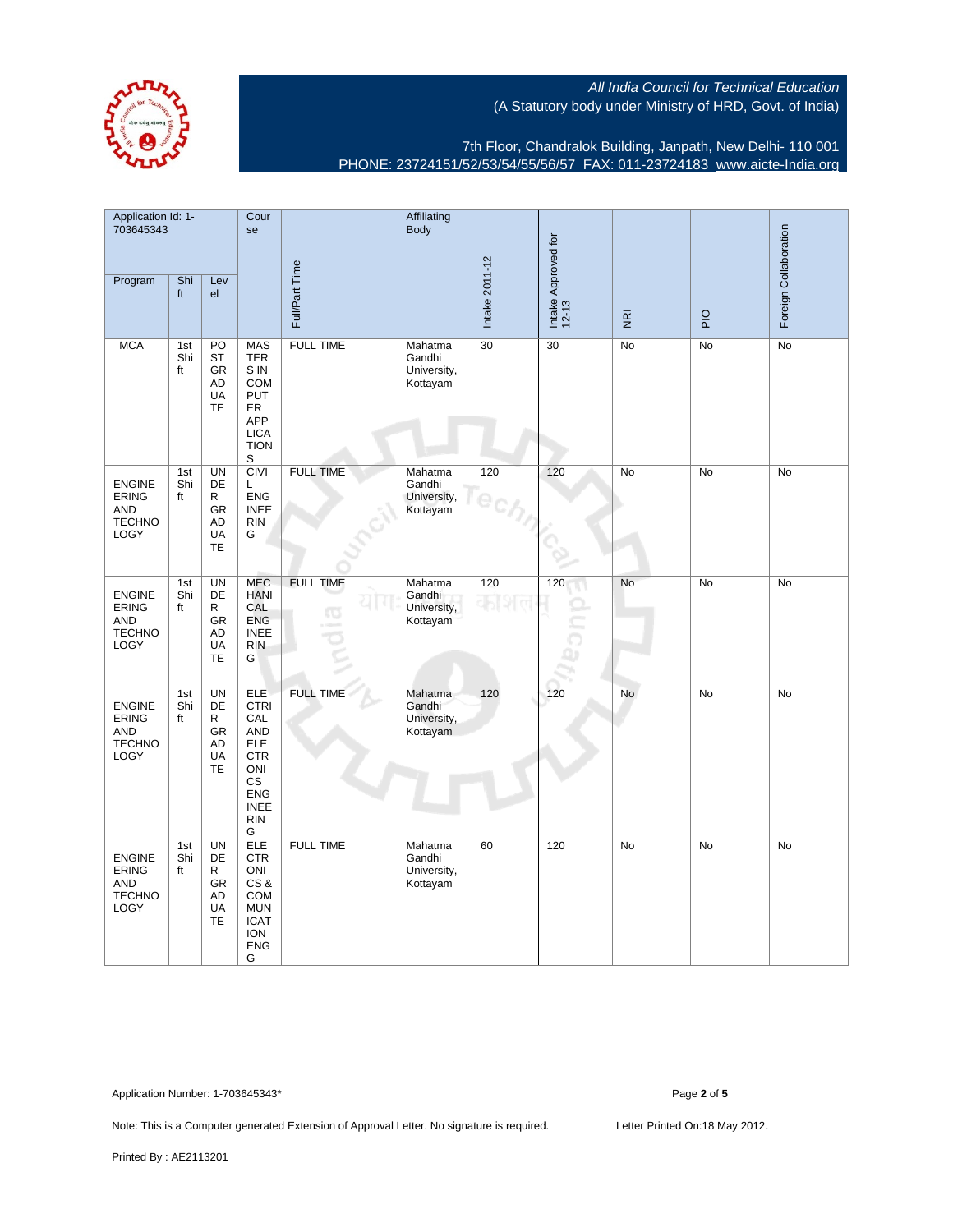

7th Floor, Chandralok Building, Janpath, New Delhi- 110 001 PHONE: 23724151/52/53/54/55/56/57 FAX: 011-23724183 [www.aicte-India.org](http://www.aicte-India.org)

| Application Id: 1-<br>703645343                                             |                  | Cour<br>se                                                         |                                                                                                                                                  | Affiliating<br><b>Body</b> |                                              |                |                              |                | Foreign Collaboration |           |
|-----------------------------------------------------------------------------|------------------|--------------------------------------------------------------------|--------------------------------------------------------------------------------------------------------------------------------------------------|----------------------------|----------------------------------------------|----------------|------------------------------|----------------|-----------------------|-----------|
| Program                                                                     | Shi<br>ft        | Lev<br>el                                                          |                                                                                                                                                  | Full/Part Time             |                                              | Intake 2011-12 | Intake Approved for<br>12-13 | $\overline{g}$ | $\overline{P}$        |           |
| <b>ENGINE</b><br><b>ERING</b><br><b>AND</b><br><b>TECHNO</b><br>LOGY        | 1st<br>Shi<br>ft | <b>UN</b><br><b>DE</b><br>R<br>GR<br>AD<br>UA<br>TE                | <b>COM</b><br>PUT<br>ER<br><b>SCIE</b><br><b>NCE</b><br><b>AND</b><br><b>ENG</b><br><b>INEE</b><br><b>RIN</b><br>G                               | <b>FULL TIME</b>           | Mahatma<br>Gandhi<br>University,<br>Kottayam | 60             | 60                           | No             | No                    | <b>No</b> |
| <b>ENGINE</b><br><b>ERING</b><br><b>AND</b><br><b>TECHNO</b><br>LOGY        | 1st<br>Shi<br>ft | PO<br><b>ST</b><br>GR<br>AD<br>UA<br><b>TE</b>                     | <b>COM</b><br>PUT<br>ER<br>AIDE<br>D<br><b>STR</b><br>UCT<br><b>URA</b><br>Г<br><b>ENG</b><br><b>INEE</b><br><b>RIN</b><br>G                     | <b>FULL TIME</b>           | Mahatma<br>Gandhi<br>University,<br>Kottayam | 18             | 18                           | <b>No</b>      | <b>No</b>             | <b>No</b> |
| <b>ENGINE</b><br><b>ERING</b><br><b>AND</b><br><b>TECHNO</b><br>LOGY        | 1st<br>Shi<br>ft | PO<br><b>ST</b><br>GR<br><b>AD</b><br><b>UA</b><br><b>TE</b>       | <b>PRO</b><br><b>DUC</b><br><b>TION</b><br><b>AND</b><br><b>IND</b><br><b>UST</b><br><b>RIAL</b><br><b>ENG</b><br><b>INEE</b><br><b>RIN</b><br>G | <b>FULL TIME</b>           | Mahatma<br>Gandhi<br>University,<br>Kottayam | 18             | 18                           | No             | No                    | No        |
| <b>ENGINE</b><br><b>ERING</b><br><b>AND</b><br><b>TECHNO</b><br>LOGY        | 1st<br>Shi<br>ft | $\overline{PQ}$<br><b>ST</b><br><b>GR</b><br>AD<br>UA<br><b>TE</b> | POW<br>ER<br><b>ELE</b><br><b>CTR</b><br>ONI<br>CS                                                                                               | <b>FULL TIME</b>           | Mahatma<br>Gandhi<br>University,<br>Kottayam | 18             | 18                           | No             | No                    | No        |
| <b>ENGINE</b><br><b>ERING</b><br><b>AND</b><br><b>TECHNO</b><br><b>LOGY</b> | 1st<br>Shi<br>ft | $\overline{PO}$<br><b>ST</b><br><b>GR</b><br>AD<br>UA<br><b>TE</b> | <b>VLSI</b><br><b>AND</b><br><b>EMB</b><br><b>EDD</b><br>ED<br>SYS<br><b>TEM</b><br>S                                                            | <b>FULL TIME</b>           | Mahatma<br>Gandhi<br>University,<br>Kottayam | $\overline{0}$ | 24                           | No             | No                    | No        |

Application Number: 1-703645343\* Page **3** of **5**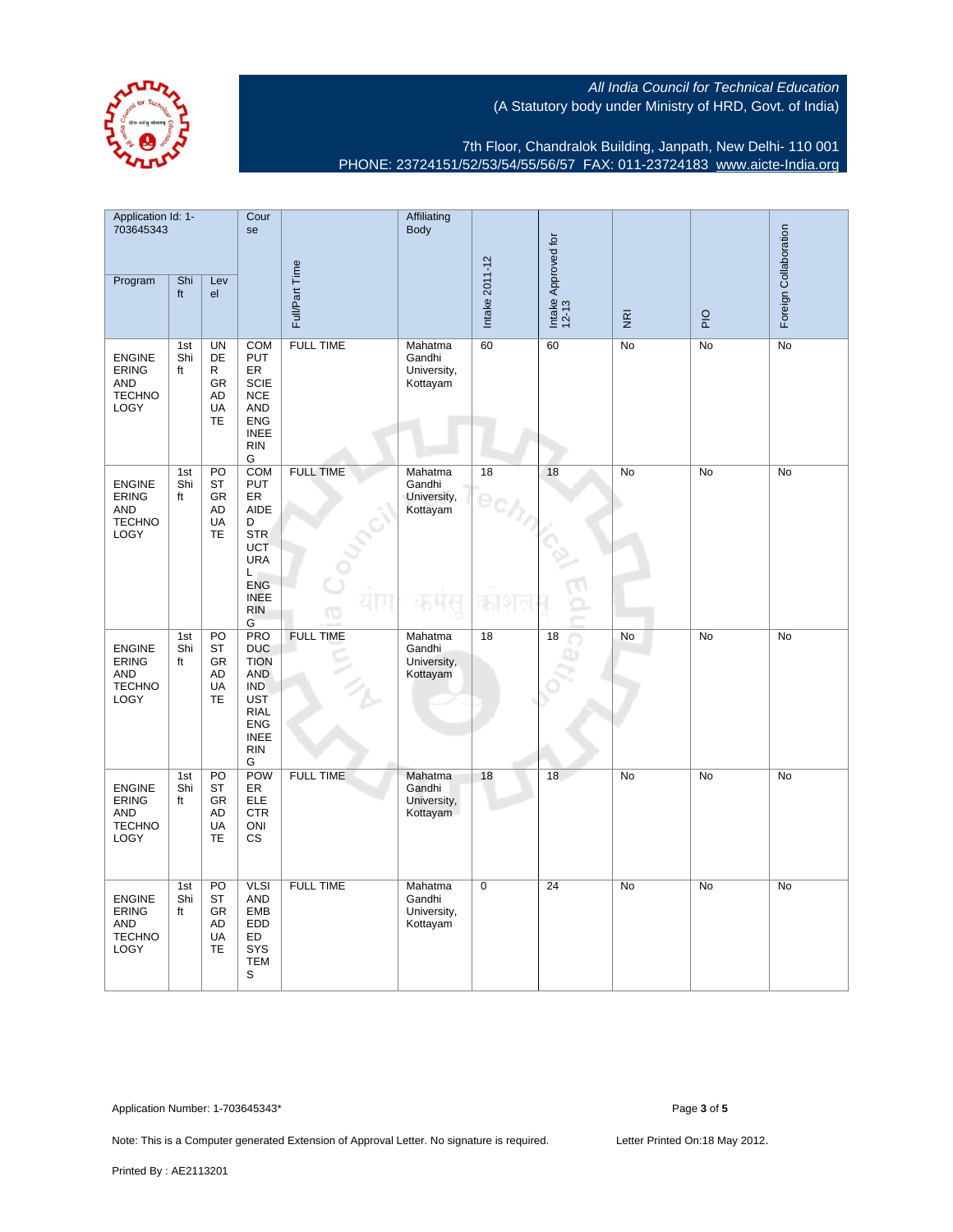

7th Floor, Chandralok Building, Janpath, New Delhi- 110 001 PHONE: 23724151/52/53/54/55/56/57 FAX: 011-23724183 [www.aicte-India.org](http://www.aicte-India.org)

| Application Id: 1-<br>703645343<br>Program                    | Shi<br>ft        | Lev<br>el                                      | Cour<br>se                                                                                                                                                                               | Full/Part Time   | Affiliating<br><b>Body</b>                          | Intake 2011-12                                            | Approved for<br>Intake | $\overline{\underline{\mathbf{g}}}$ | <b>PIO</b> | Foreign Collaboration |
|---------------------------------------------------------------|------------------|------------------------------------------------|------------------------------------------------------------------------------------------------------------------------------------------------------------------------------------------|------------------|-----------------------------------------------------|-----------------------------------------------------------|------------------------|-------------------------------------|------------|-----------------------|
| <b>ENGINE</b><br><b>ERING</b><br>AND<br><b>TECHNO</b><br>LOGY | 1st<br>Shi<br>ft | PO<br><b>ST</b><br>GR<br>AD<br>UA<br><b>TE</b> | <b>STR</b><br><b>UCT</b><br><b>URA</b><br>L<br><b>ENG</b><br><b>INEE</b><br><b>RIN</b><br>G<br>AND<br>CON<br><b>STR</b><br>UCTI<br>ON<br><b>MAN</b><br>AGE<br><b>MEN</b><br>$\mathsf{T}$ | <b>FULL TIME</b> | Mahatma<br>Gandhi<br>University,<br>Kottayam<br>FOI | $\mathbf 0$<br>$4e_{\mathcal{C}/\mathcal{A}/\mathcal{A}}$ | 24                     | No                                  | No         | No                    |

The above mentioned approval is subject to the condition that MAR ATHANASIUS COLLEGE OF ENGINEERING, KOTHAMANGALAM shall follow and adhere to the Regulations, guidelines and directions issued by AICTE from time to time and the undertaking / affidavit given by the institution along with the application submitted by the institution on portal.

In case of any differences in content in this Computer generated Extension of Approval Letter, the content/information as approved by the Executive Council / General Council as available on the record of AICTE shall be final and binding.

Strict compliance of Anti-Ragging Regulation:- Approval is subject to strict compliance of provisions made in AICTE Regulation notified vide F. No. 37-3/Legal/AICTE/2009 dated July 1, 2009 for Prevention and Prohibition of Ragging in Technical Institutions. In case Institution fails to take adequate steps to Prevent Ragging or fails to act in accordance with AICTE Regulation or fails to punish perpetrators or incidents of Ragging, it will be liable to take any action as defined under clause 9(4) of the said Regulation.

**(Dr. K P Isaac)**

Member Secretary, AICTE

Copy to:

- **1. The Regional Officer,** All India Council for Technical Education Health Centre Building Bangalore University Campus Bangalore - 560 009, Karnataka
- **2. The Director Of Technical Education,** Kerala
- **3. The Registrar,**

## Application Number: 1-703645343<sup>\*</sup> Page 4 of 5